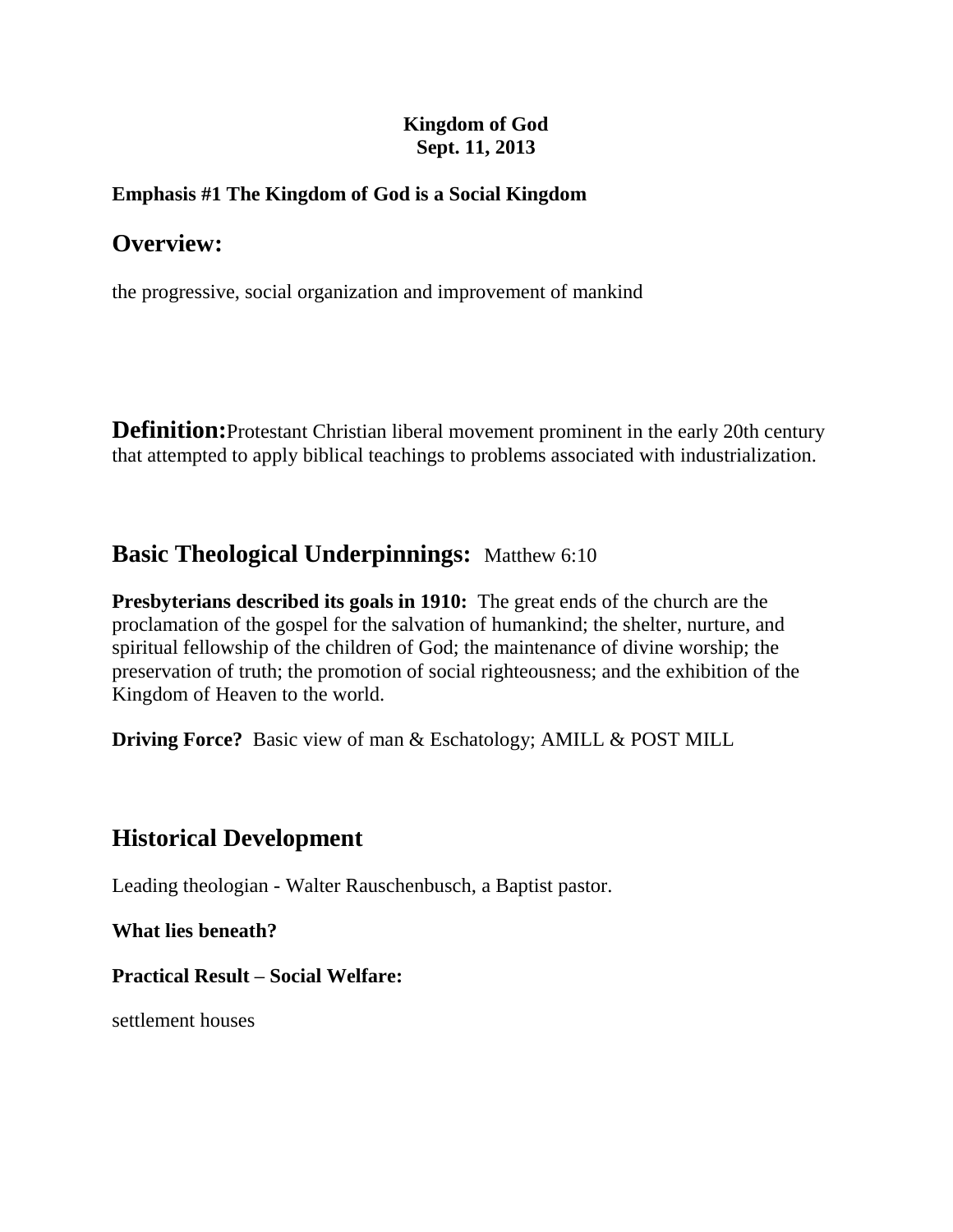### **The Progressives**

Methodist Pastor Thomas Uzzel led the Methodist People's Tabernacle from 1885 to 1910

Baptist minister Jim Goodhart

Social gospel themes were evident in the **New Deal of 1930's**

Historian Paul Boyer sums up: "many Christians came to believe that through reform efforts, through reform legislation dealing with child labor, with slums and tenement houses and unsafe working conditions, human beings really could build the Kingdom of God on earth."

**Offshoot: Christian socialism,** form of [religious socialism](http://en.wikipedia.org/wiki/Religious_socialism) based on the teachings of [Jesus.](http://en.wikipedia.org/wiki/Jesus)

### **5 tenets of faith in the Social Gospel:**

- 1. Man is good and will do right if given right social environment
- 2. Exclusive emphasis on the immanence of God and loss of the transcendence of God; led to a stripping away of the supernatural
- 3. Socialism is the best political system.
- 4. Approach the Bible w/ a highly critical attitude called higher criticism,
- 5. Live out our motto: "universal fatherhood of God and brotherhood of man"

# **Legacy of the Social Gospel**

1908 Federal Council of the Churches of Christ in America formed and adopted "the social creed of the churches."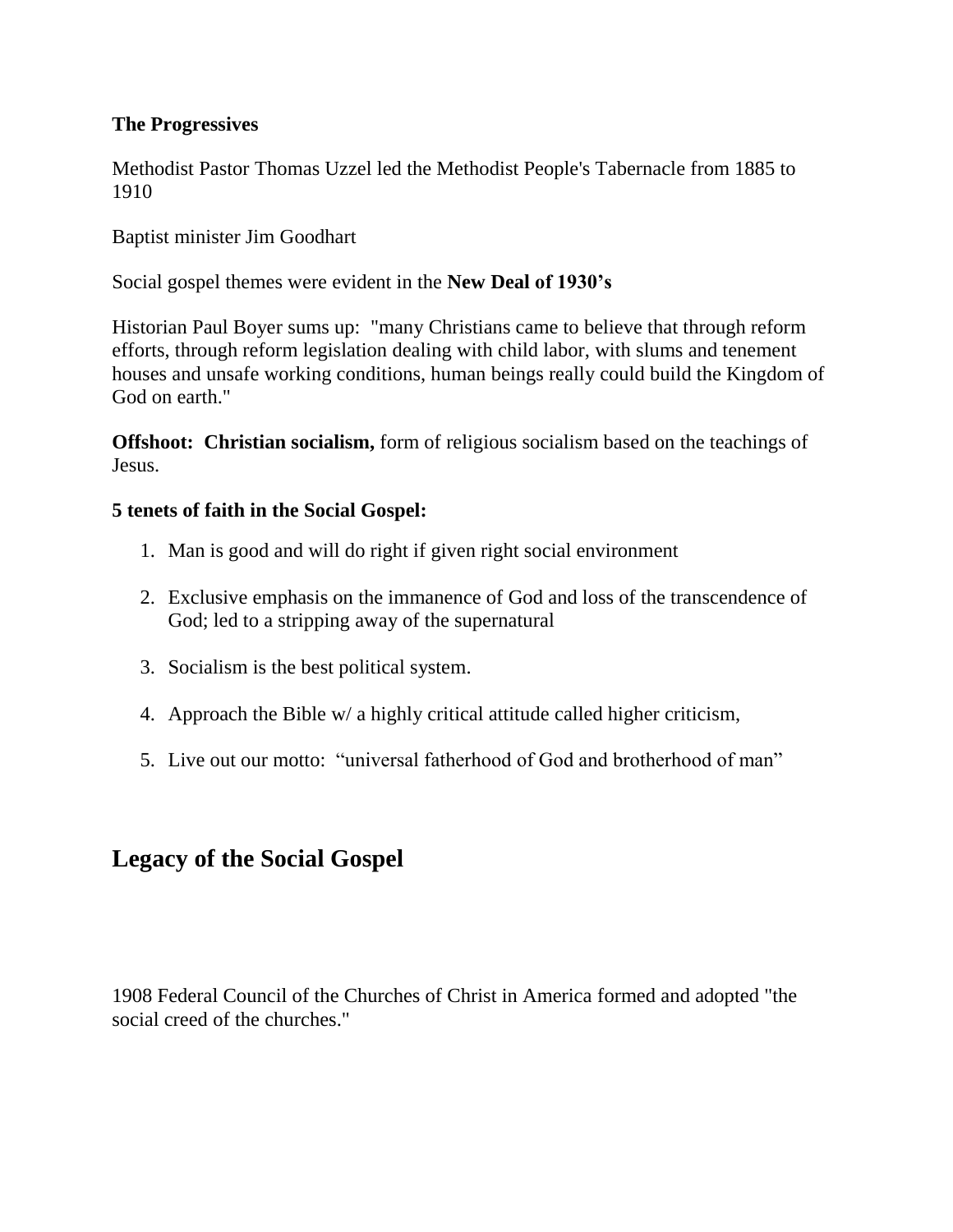# **The 21st century**

still influential in [mainline Protestant](http://en.wikipedia.org/wiki/Mainline_Protestant) denominations

# **Evangelical left** or **Progressive Evangelicals**

Two men, both professing to be evangelicals, have led the way.

**George W. Bush**:

## **Rick Warren**

[www.thepeaceplan.com.](http://www.thepeaceplan.com/)

5 "giants" of humanity's ills:

- 1. spiritual emptiness
- 2. self-centered leadership
- 3. poverty
- 4. disease
- 5. illiteracy

Solution?

- (P)lanting churches
- (E)quipping leaders
- (A)ssisting the poor
- (C)aring for the sick
- (E)ducating the next generation

He since added #6 giant:

One fly in the soup? Those pesky E*xclusive* religions

# **Evaluation:**

Good:

Bad: